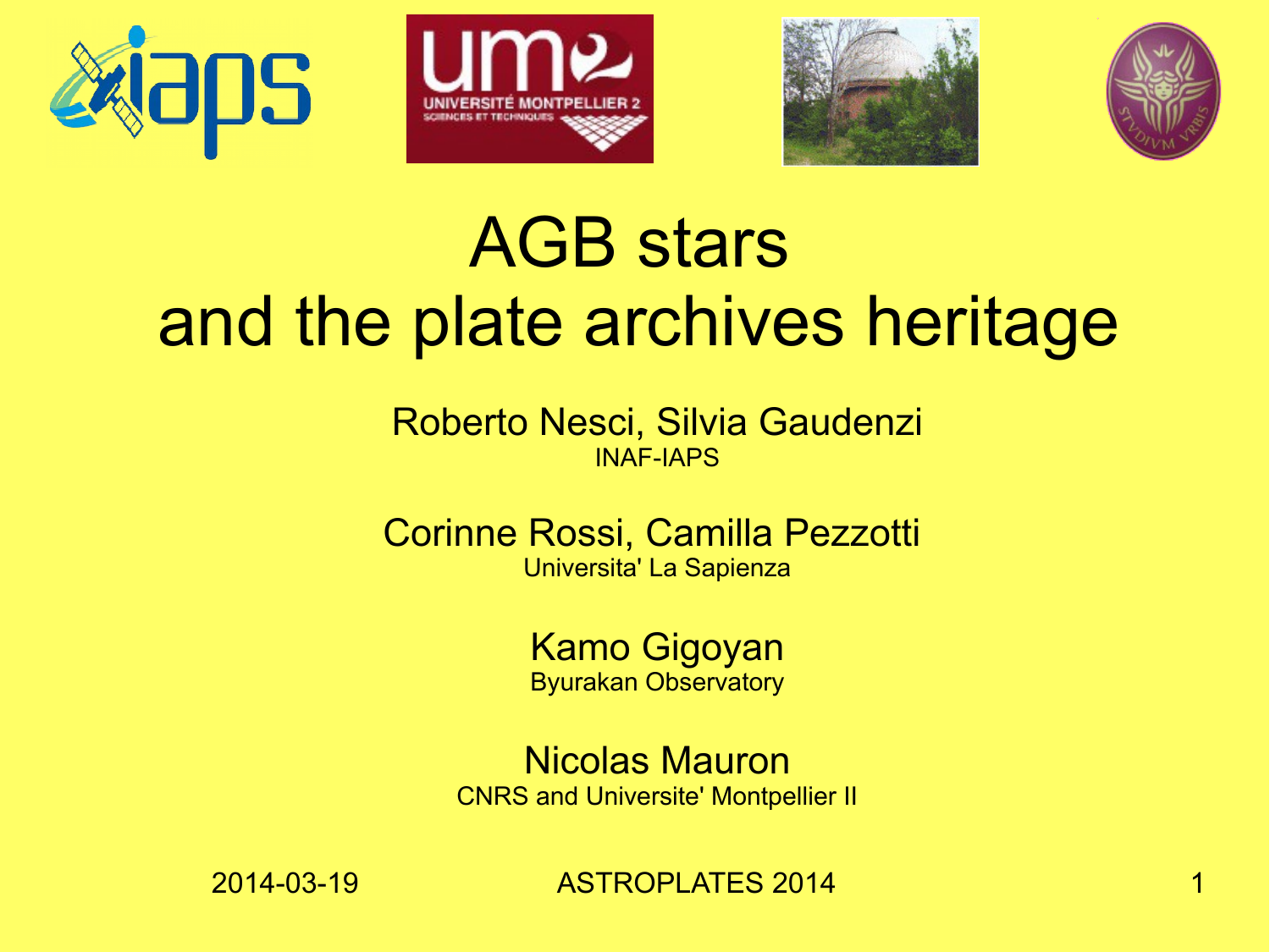





The AGB stars, due to their large luminosity, can be traced up to the limit of our Milky Way halo and therefore serve as tracers of its gravitational field and dark matter distribution.

In this paper we report on an on-going survey program of AGB candidates in the northern hemisphere, aimed at obtaining a better spectral classification and exploring the possibilities of a classification from recent photometric infrared data from satellite surveys.

Candidate stars were taken from the "Revised and Updated Catalogue of FBS Late-Type Stars"( Gigoyan and Mickaelian, 2012).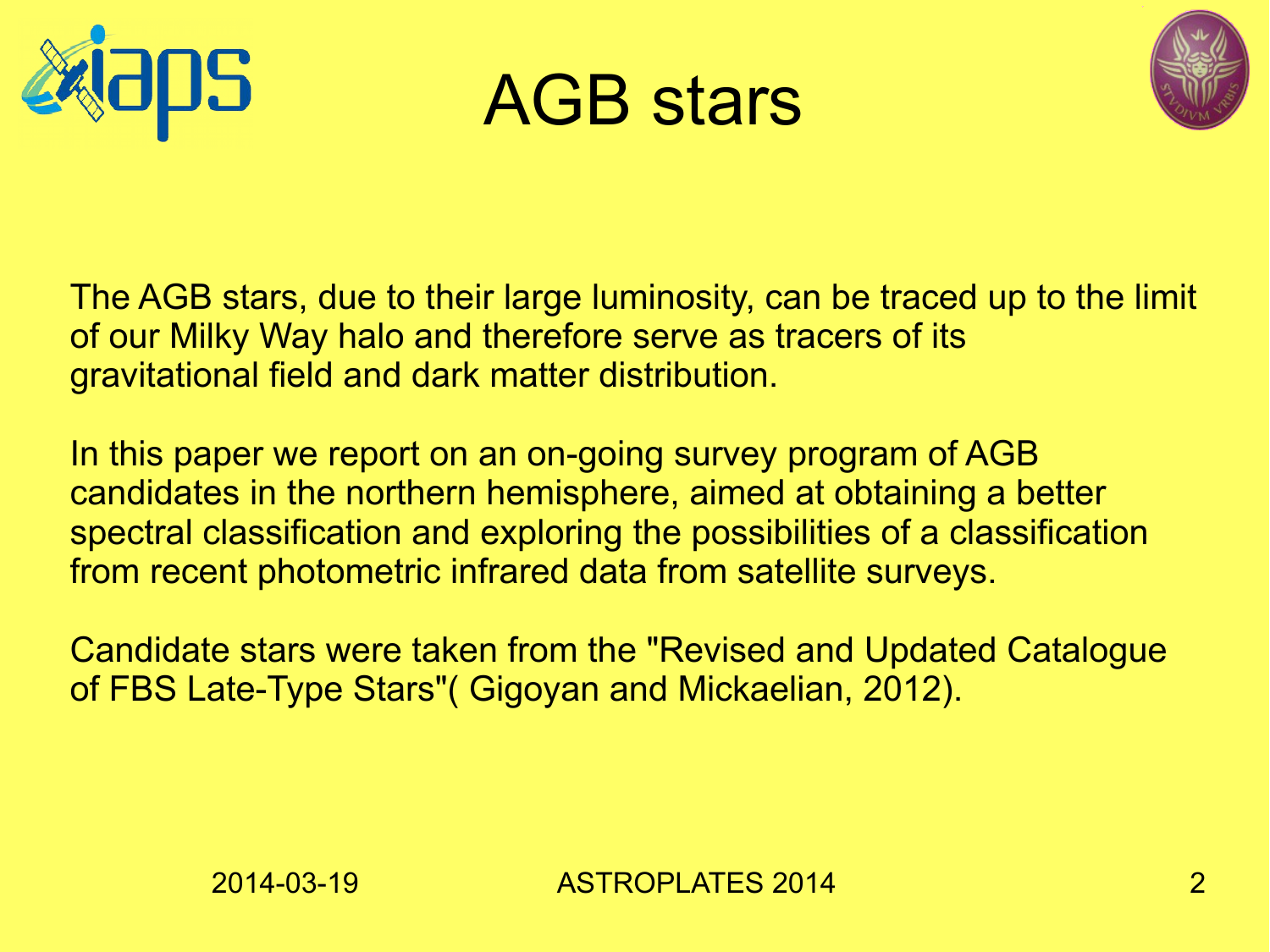





AGB stars are generally easily recognizable on objective prism plates.

The large Schmidt telescope of the Byurakan Observatory (102/132/213 cm) with the 1.5 degree prism and 103aF emulsion made a successful survey of the northern sky in the 1970's.

On these plates late type stars have a strong, nearly point-like, red emission while the blue part of the spectrum is very faint or even absent.

This allows to build sample of AGB stars candidates, and/or to check the nature of infrared (IR) objects detected by space-based IR instruments like WISE, IRAS, AKARI or of ground-based surveys like 2MASS.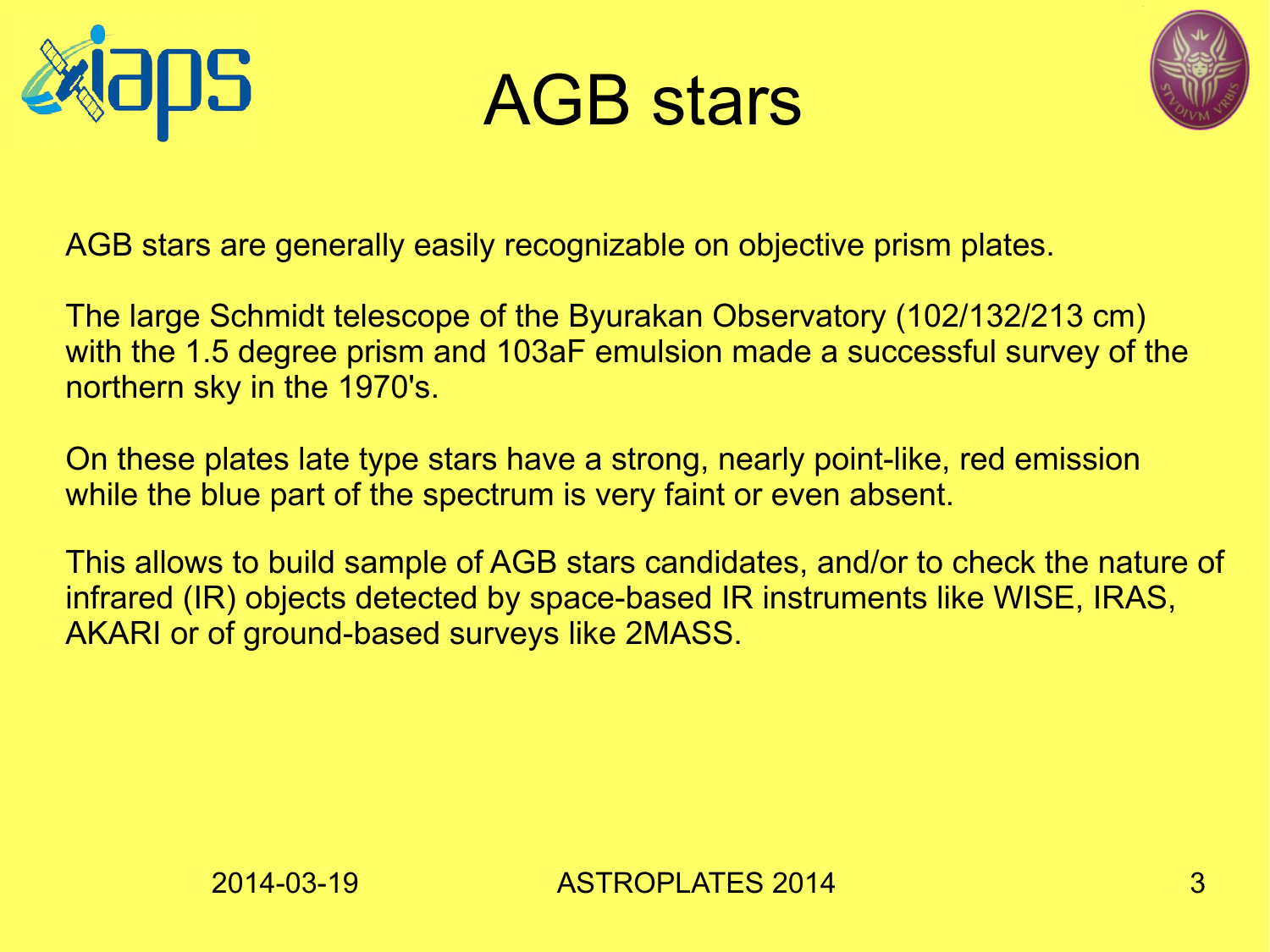

2-D DFBS spectrum FBS 2213+421



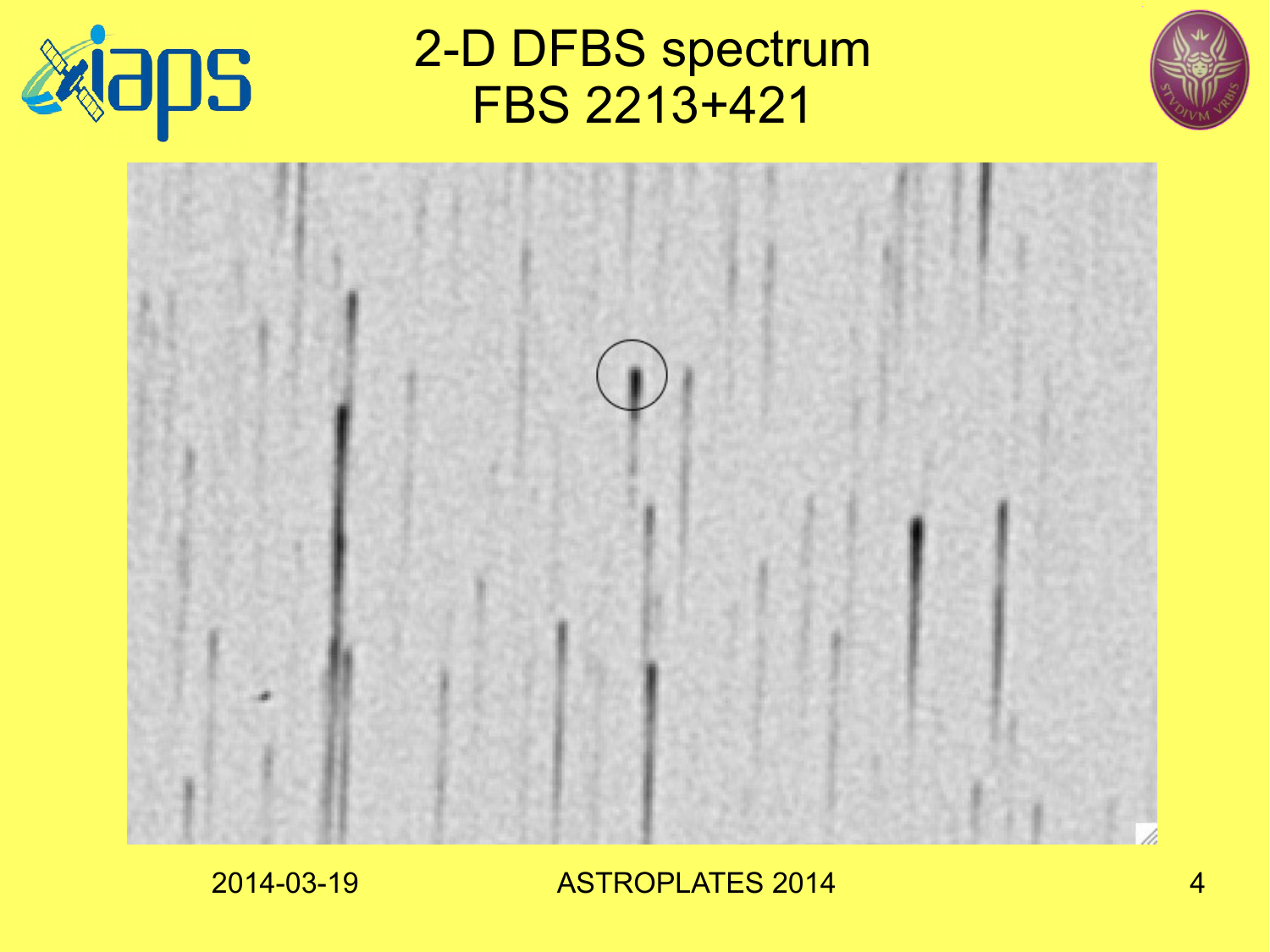

# DFBS spectrum



The Digitized First Byurakan Survey is available since 2007 on a server at La Sapienza University (http://byurakan.phys.uniroma1.it) Both two-dimensional images and unidimensional extracted spectra can be retrieved.

Spectrum automatically extracted from the DFBS plate n. 0932, of the Carbon Star FBS2213+421.

Ordinate: arbitrary units above sky level;

Lower abscissa: pixels;

Upper abscissa: wavelength (nm).

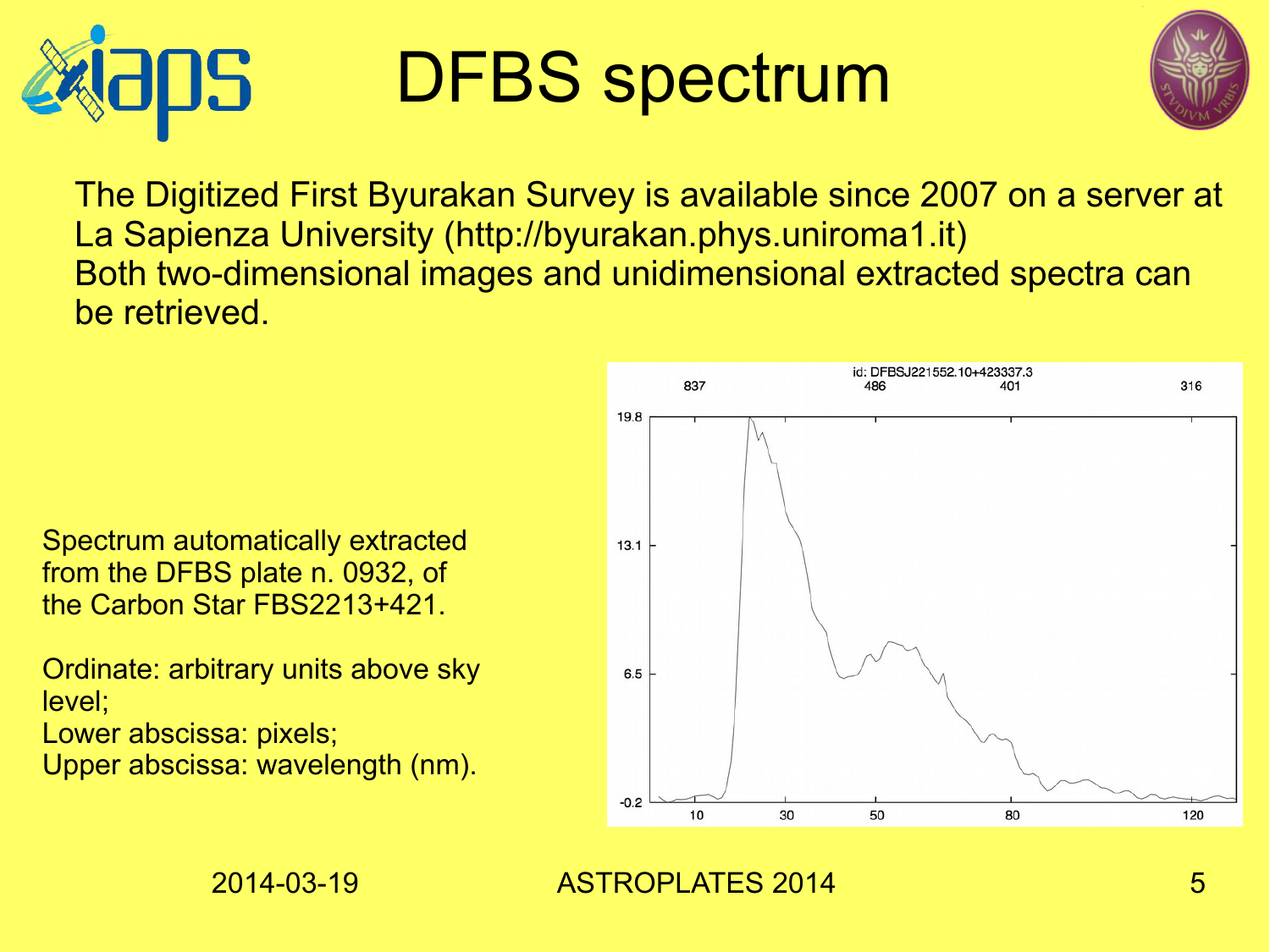

2-D spectrum FBS 2213+421



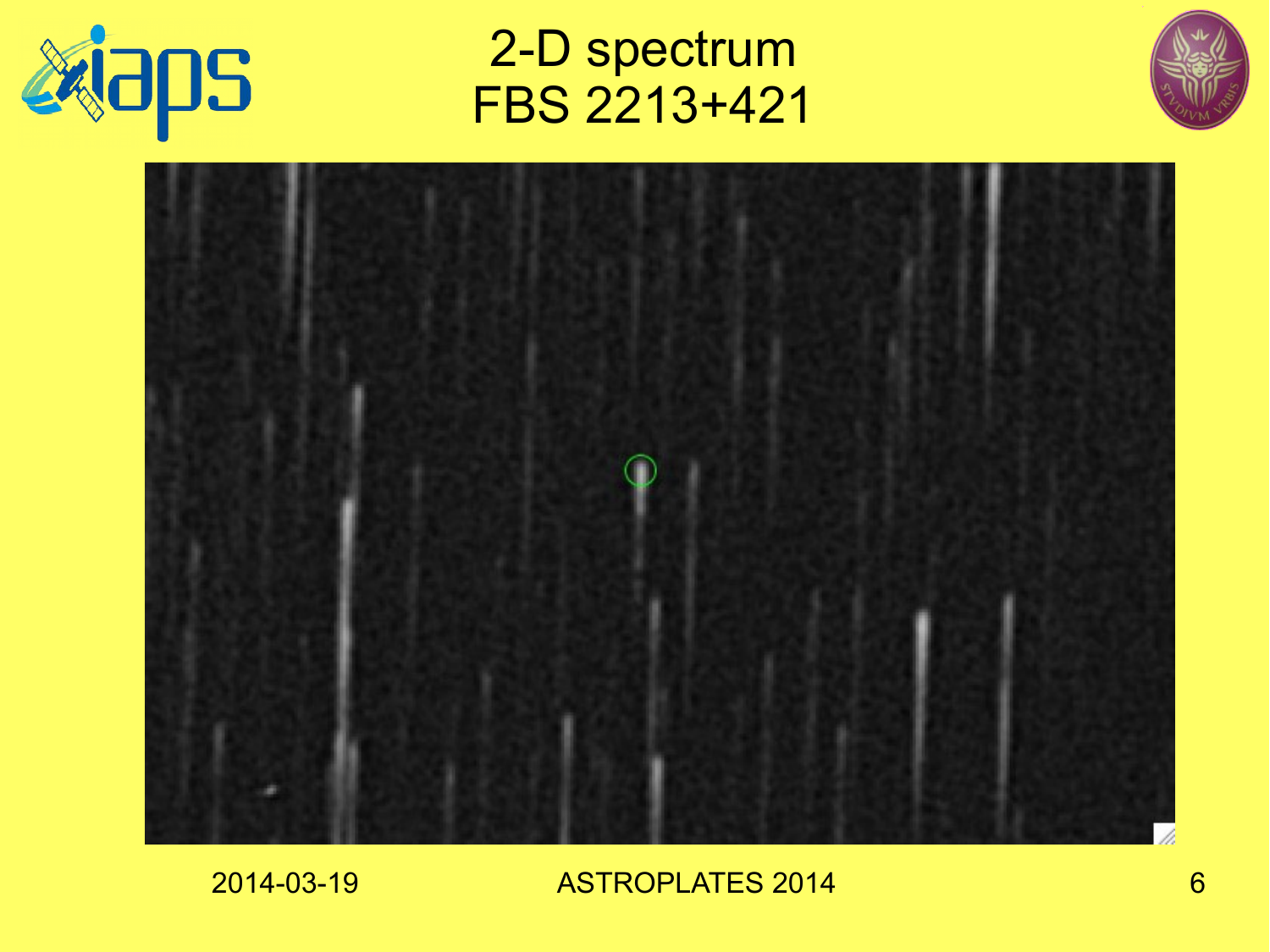

## Slit spectroscopy



Each star in our sample has been spectroscopically classified using the BFOSC instrument at the Loiano 1.5m telescope or the AFOSC instrument at the Asiago 1.8m telescope,

Spectral resolution was generally of 12 Angstrom, in many cases of 6 Angstrom.

The resolution was not enough to measure accurate radial velocities: a 3 meter class telescope would be necessary.

But enough to : establish a firm spectral subtype. discriminate giants from dwarfs.

Actually very few dwarfs were found.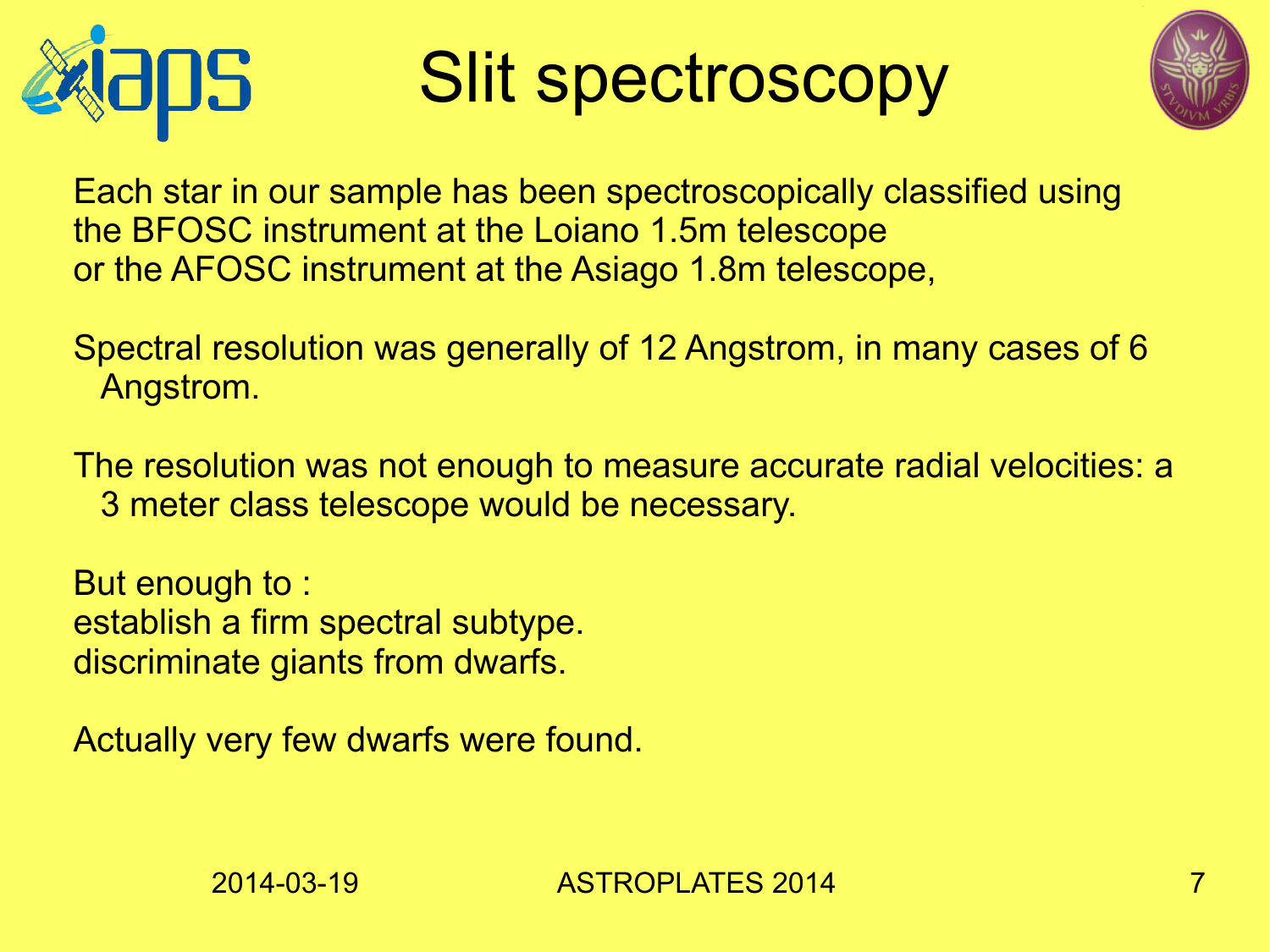#### Slit spectrum

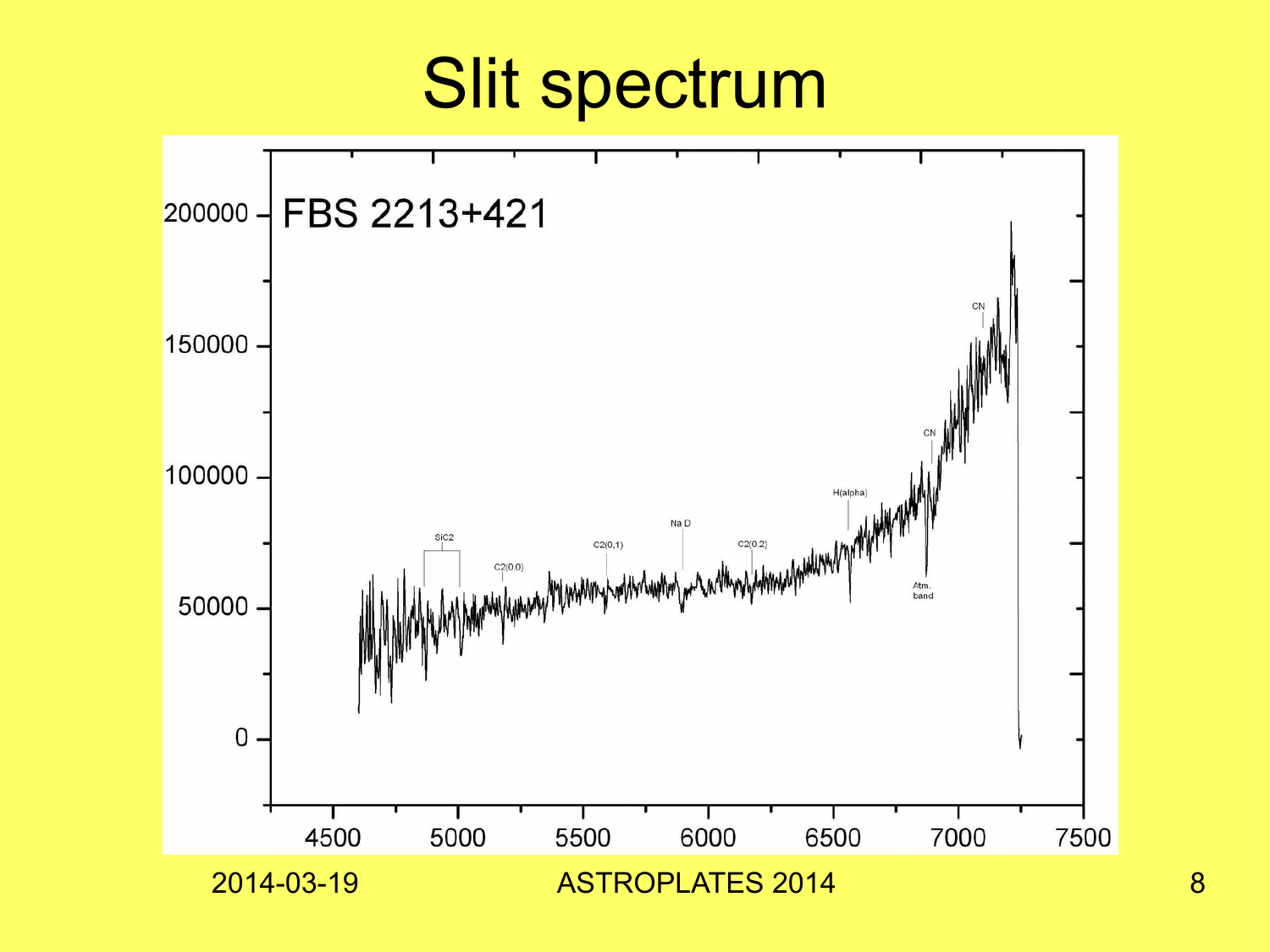#### DFBS magnitudes OS.



The DFBS provides also R and B magnitudes for the extracted spectra, computed as follows:

1) integration of the spectrum in proper wavelength intervals;

2) linear fit of the instrumental magnitudes with those from the USNO-A2 in the range 13-16

The plot refers to plate n.350: slope 0.91, rms 0.33 .

 $00$ **DFBS**, Parameters byurakan.phys.uniroma1.it/viewPar.php?par=R&table=fbs0932 usn:R fit coeff: a0:17.73 a1:0.91 rms: 0.33 mag. linits: R=15.70(78) B  $16h$ **USNO R vs.** bSpec R mag and line fit for plate fbs0932.  $<$  - Back Close  $12.\overline{30}$ mag byura:R J.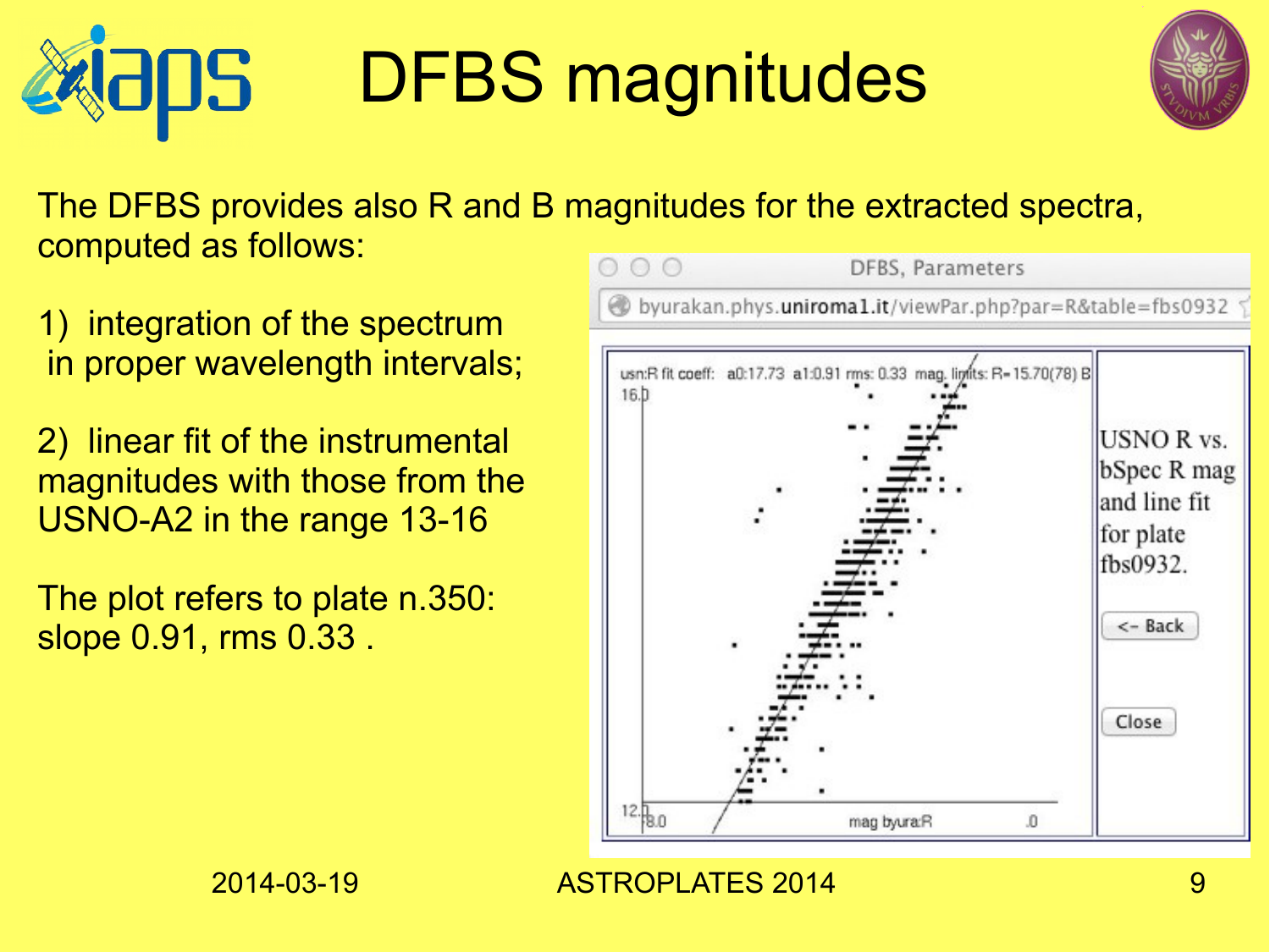



Among the stars of our sample, several are variable. As an example FBS 2213+421 (V381 Lac) was:

- very bright at the epoch of POSS1 (1952);
- invisible in the Asiago plates in 1967;
- invisible in the red plates of POSS2 (1989);
- bright between 1999 and 2000, from NSVS;
- At the very limit of the SDSS in 2006.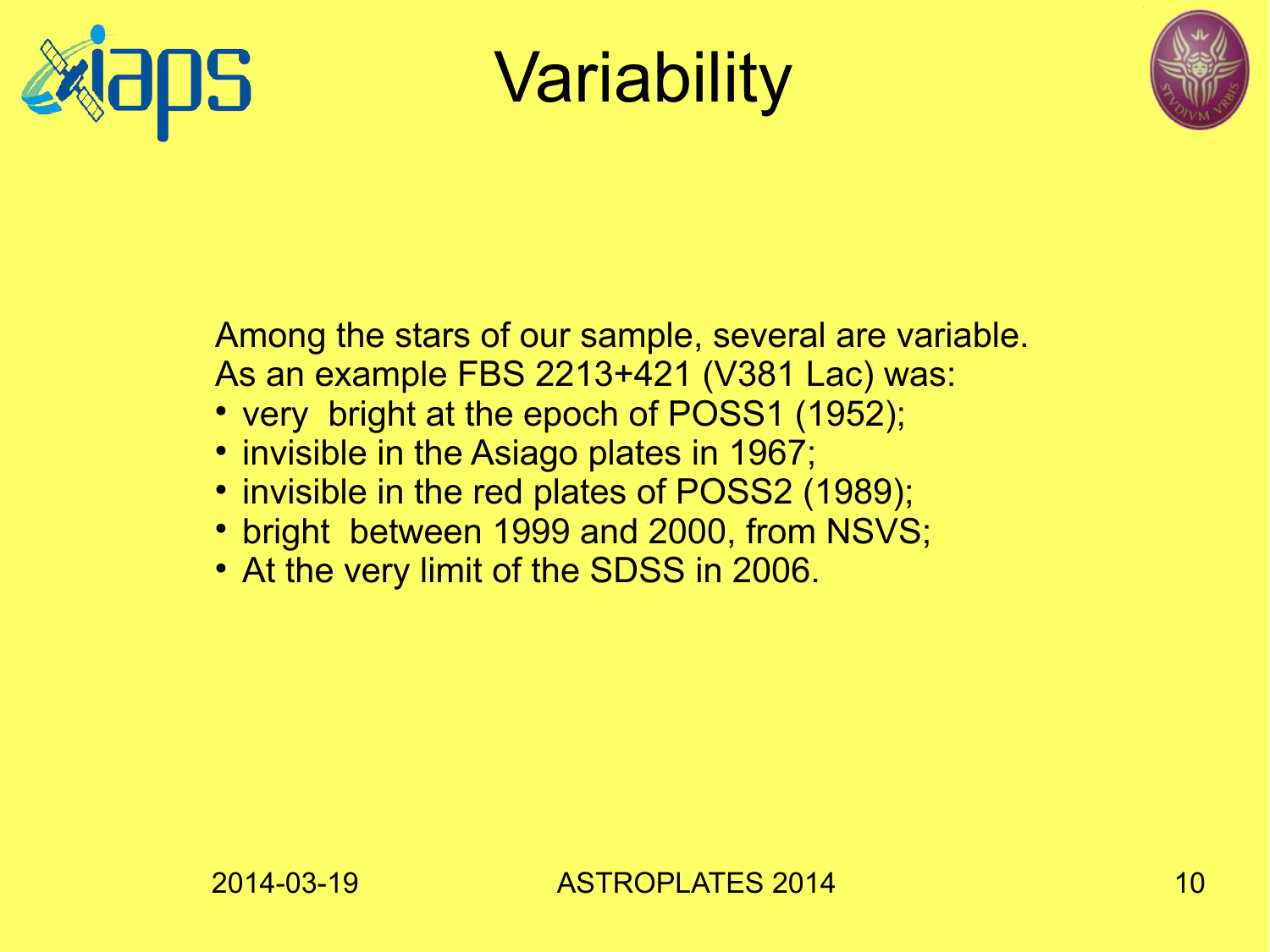



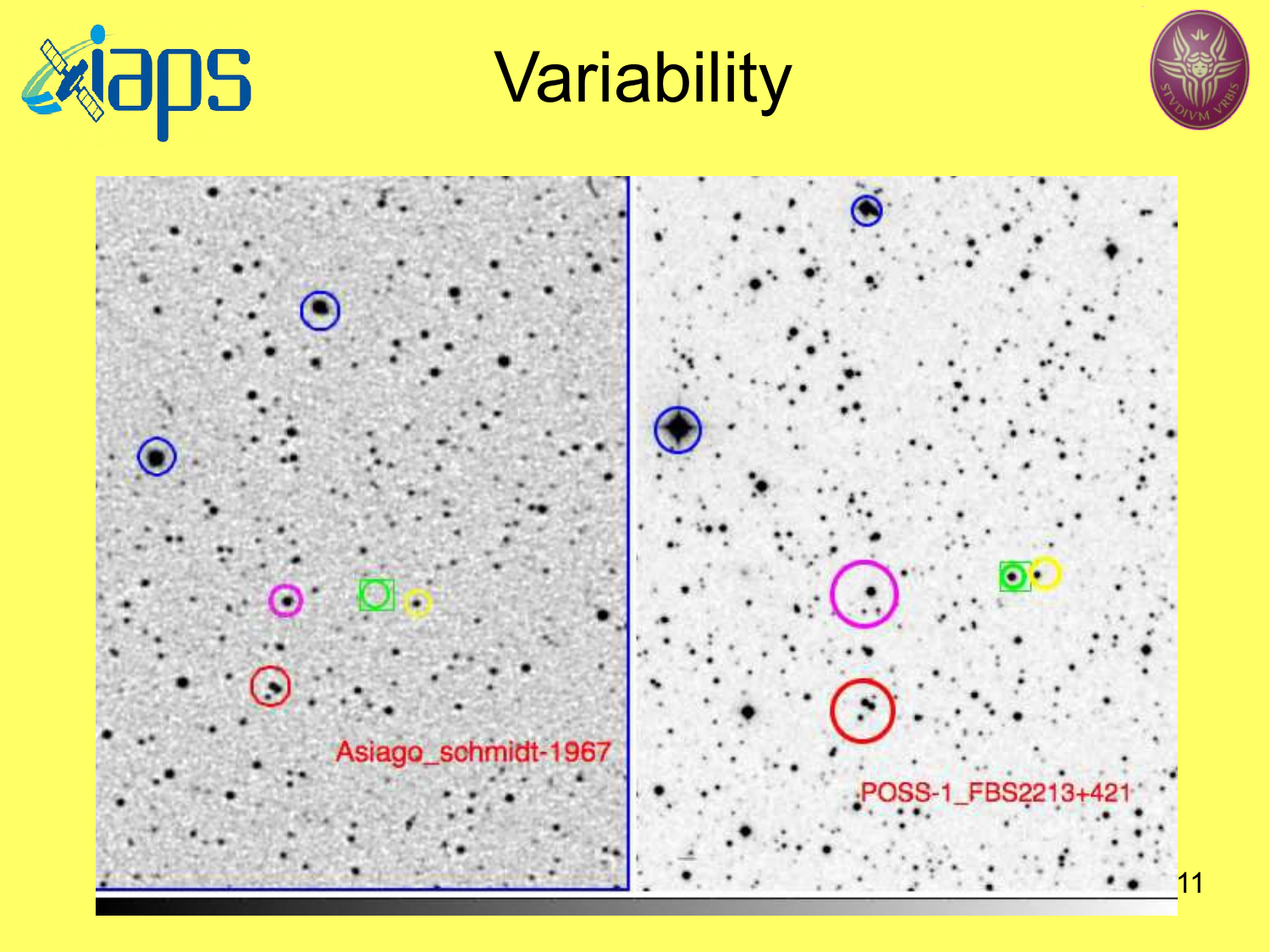





#### **Blue POSS plates indicating strong variability of FBS2213+421: left 1952, right 1989.**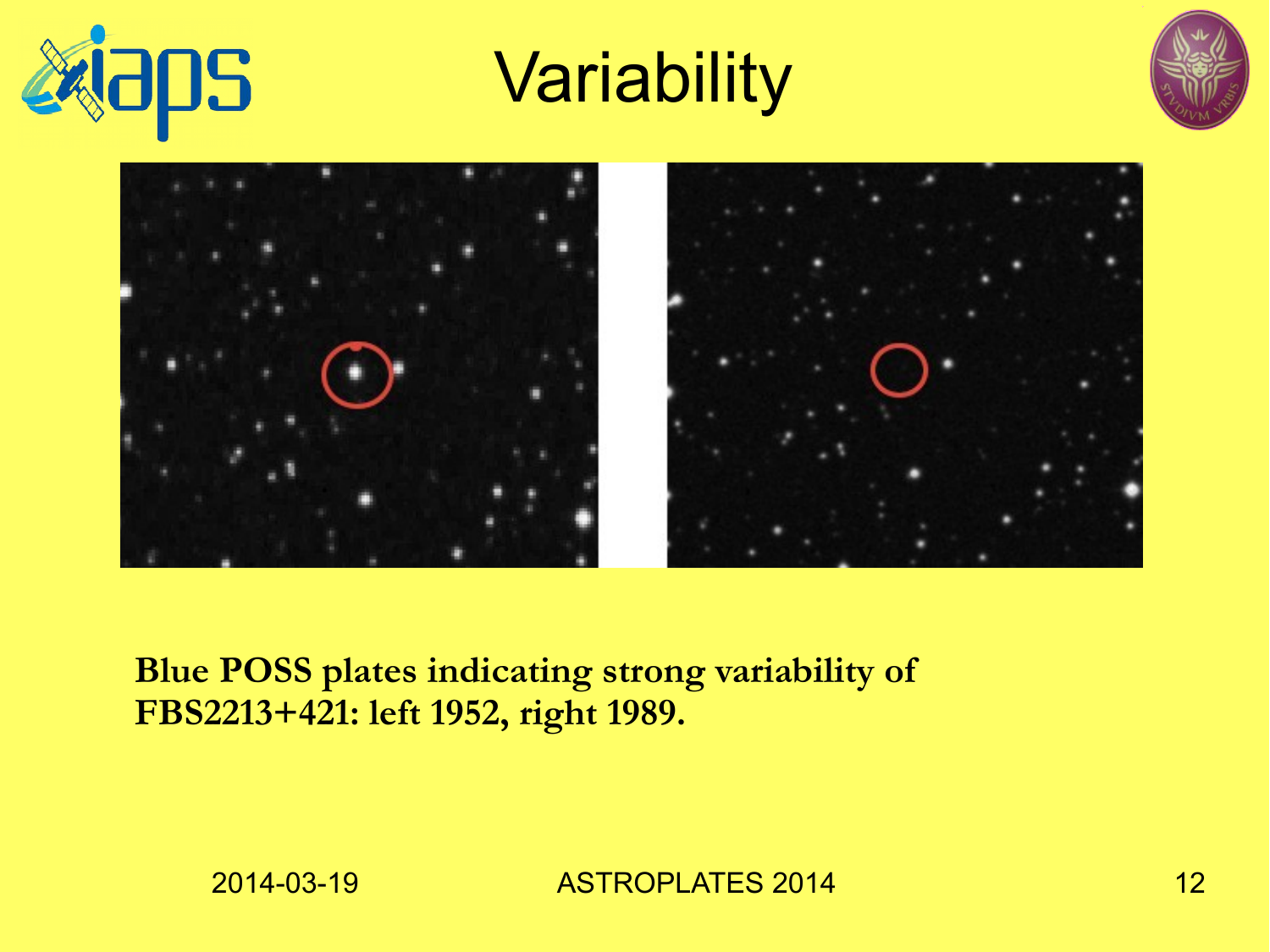



# **SDSS image showing FBS2213+421 at the very**

**survey limit in 2006.**



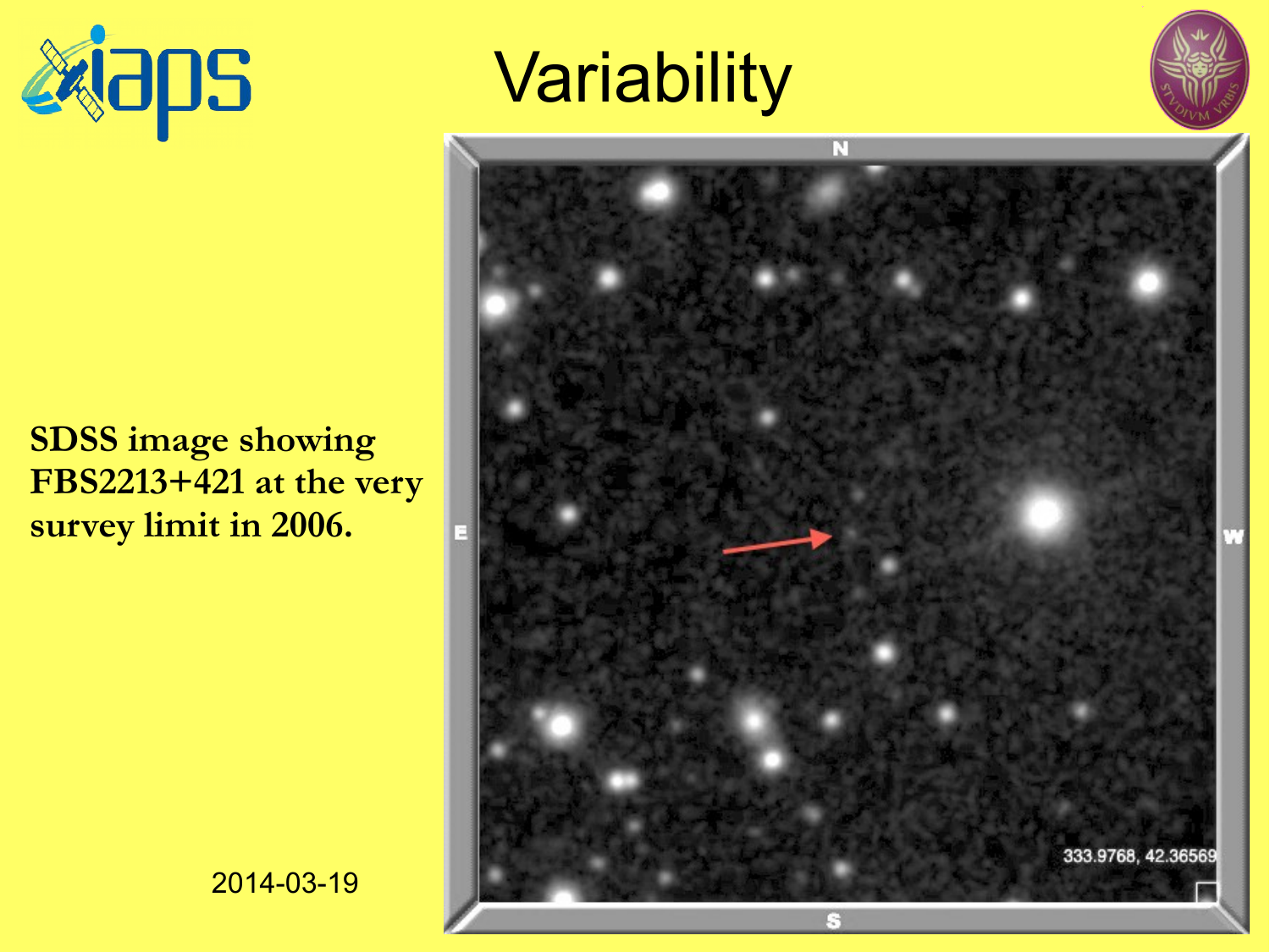

Variability



We started checking the variability of our stars using the USNO-B1 Catalog, based on the POSS I and POSS II surveys, in the B and R bands.

The photometric accuracy of this catalog is not high, especially for stars partially saturated: form our experience a difference of at least 0.5 magnitudes is required to be sure of the star variability.

A few other digitized plates taken with the Palomar 120/180/307 cm Schmidt, besides those used for the Digital Sky Survey, can be retrieved from the Space Telescope Science Institute website (http://archive.stsci.edu/cgi-bin/dss-plate-finder/).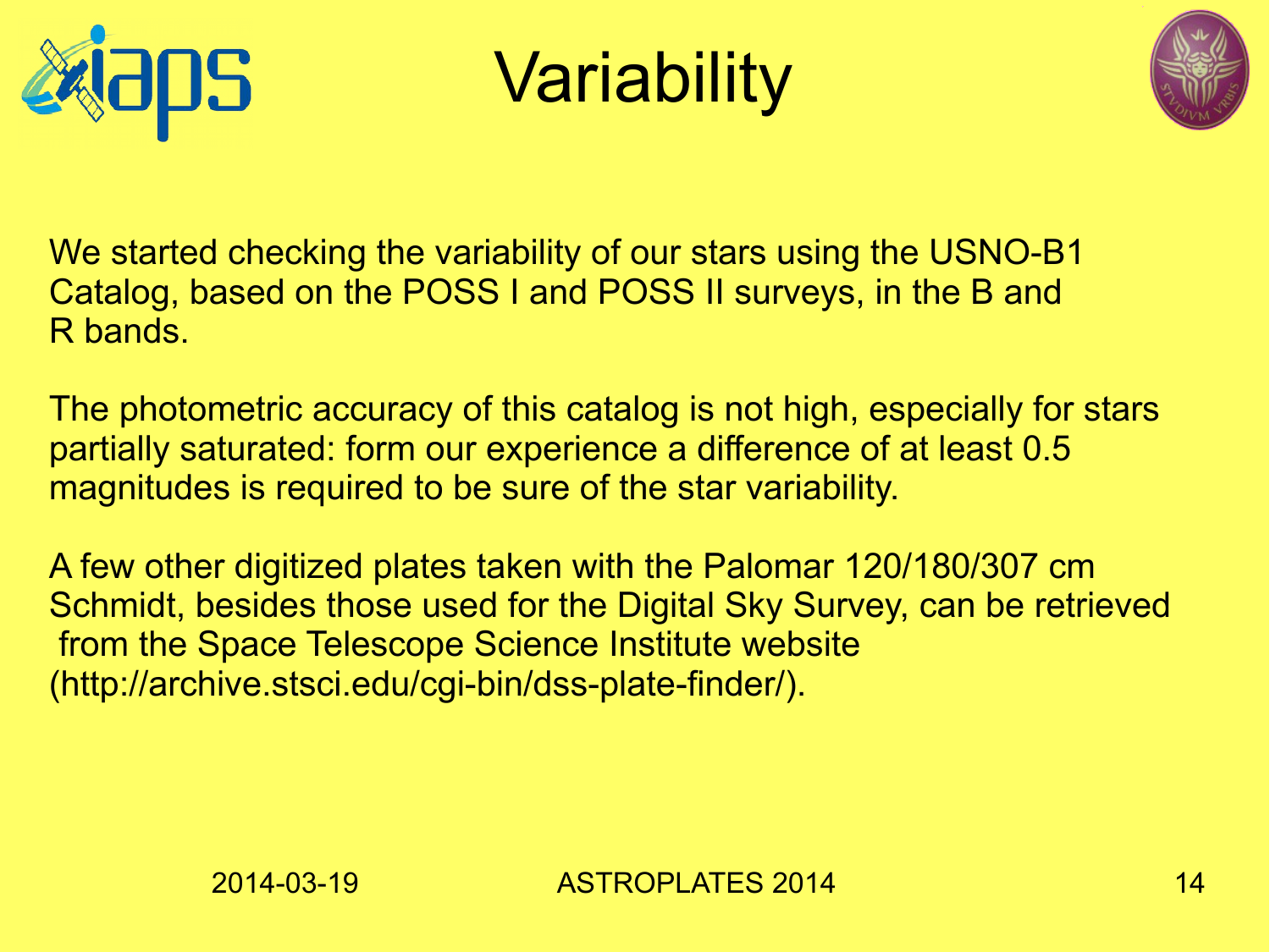#### DS Magnitude estimates



To derive magnitudes also from these plates, we re-made the aperture photometry of our stars with IRAF/apphot on all the POSS plates,

Nearby (radius 4 arcmin) reference stars taken from the GSC2.3.2 catalog;

For consistency, the same sequences were used also for the CCD photometry of our images from the Asiago and Loiano telescopes.

It is useful to have an estimate of the photometric reliability of the most used all sky catalogs.

In our search we tested the USNO-A2, the USNO-B1 and the GSC2.3.2. The new APASS (UCAC 4) may become a valid alternative in the near future, given that it is not based on photographic photometry but is entirely based on CCD images.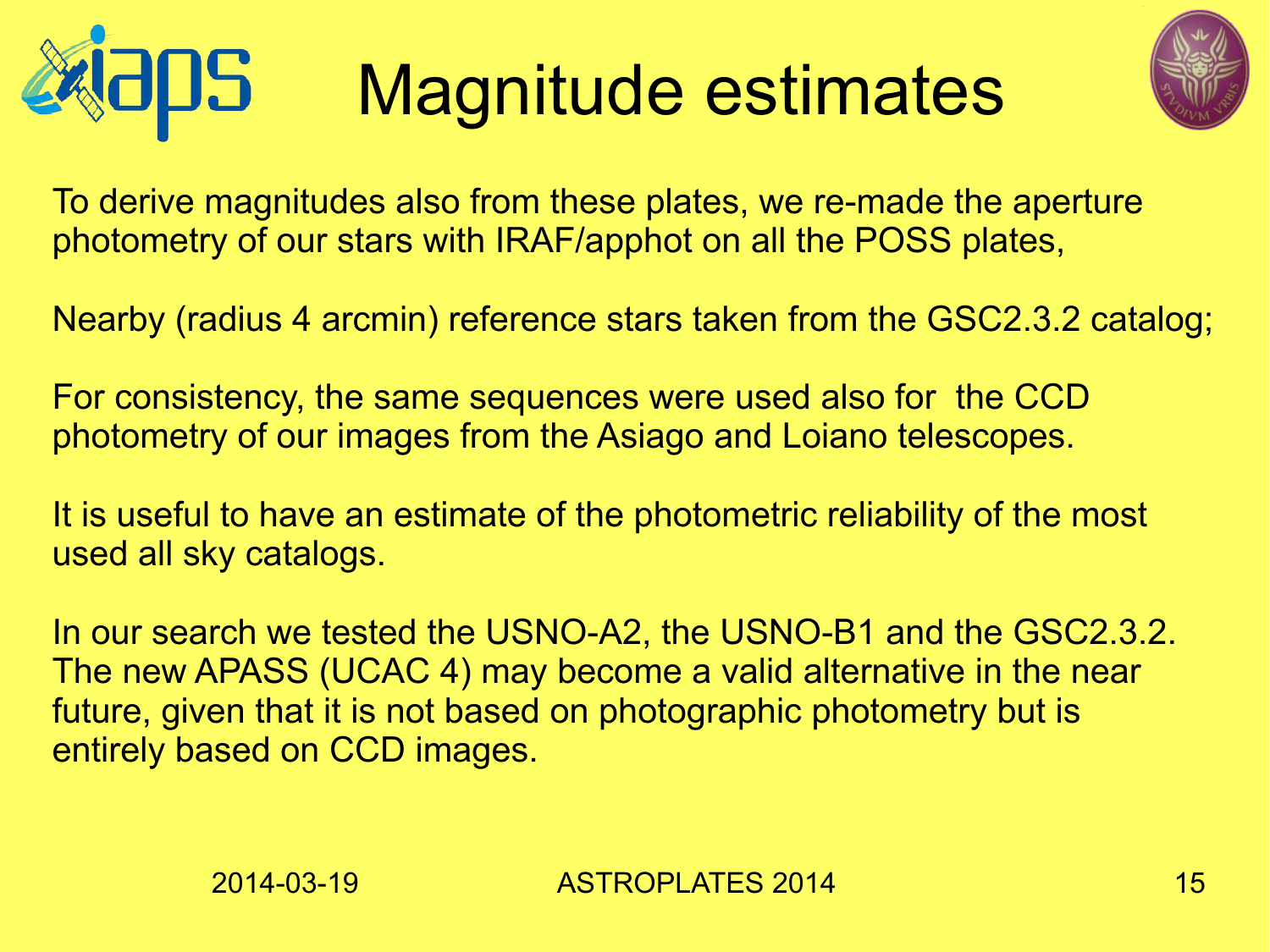

# **Calibration**



- The Data Numbers in the digitized POSS (or ESO-SRC) plates are like CCD counts for not-saturated stars.
- The response of photographic emulsion however is less linear than that of a CCD device.
- A calibration curve must therefore be computed for a given plate to derive magnitudes by simple fixed-radius aperture photometry.
- The calibration curve is nearly linear for stars fainter than about 13 mag, but the slope is rather different from 1.0

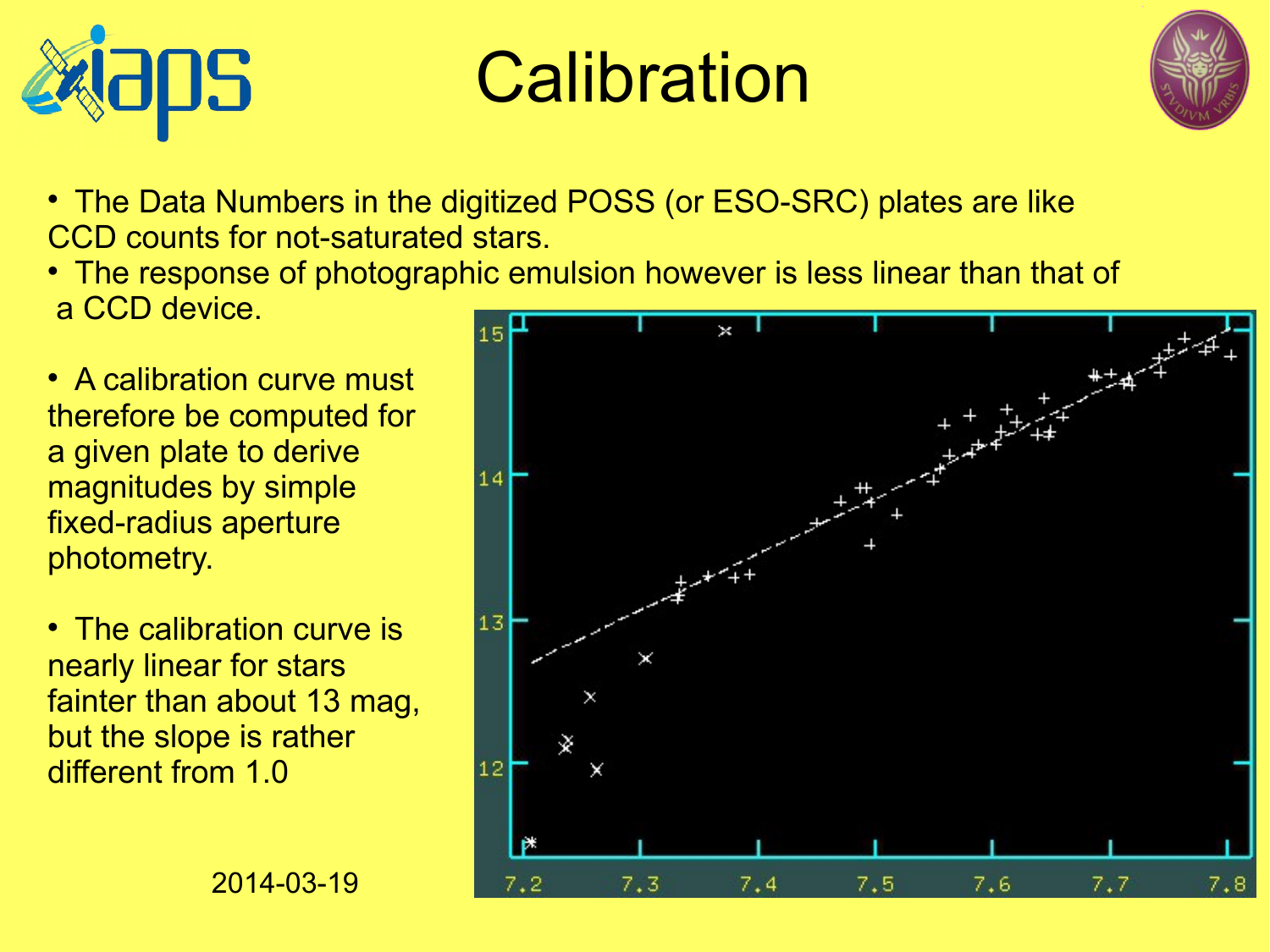





The photometric calibration of the catalogs based on DSS plates was made on a plate-by-plate basis. Differences between catalogs are therefore expected to vary somehow from plate to plate. As an example we report here the relations between catalogs for the field of V 381 Lac.

USNO-A2 *vs* GSC2.3 R(A2)=B(GSC)\*0.86+2.63 (rms=0.27) B(A2)=B(GSC)\*0.80+2.71 (rms=0.43).

The correlation is good, but the scatter is large. for the R magnitudes there is a small deviation from a straight line for the bright (R<13) stars.

Using only GSC2 stars with R<15 the slopes become more near to the ideal value of 1.

 R(A2)=R(GSC)\*0.99+1.77 (rms=0.26) B(A2)=B(GSC)\*0.83+2.34 (rms=0.36)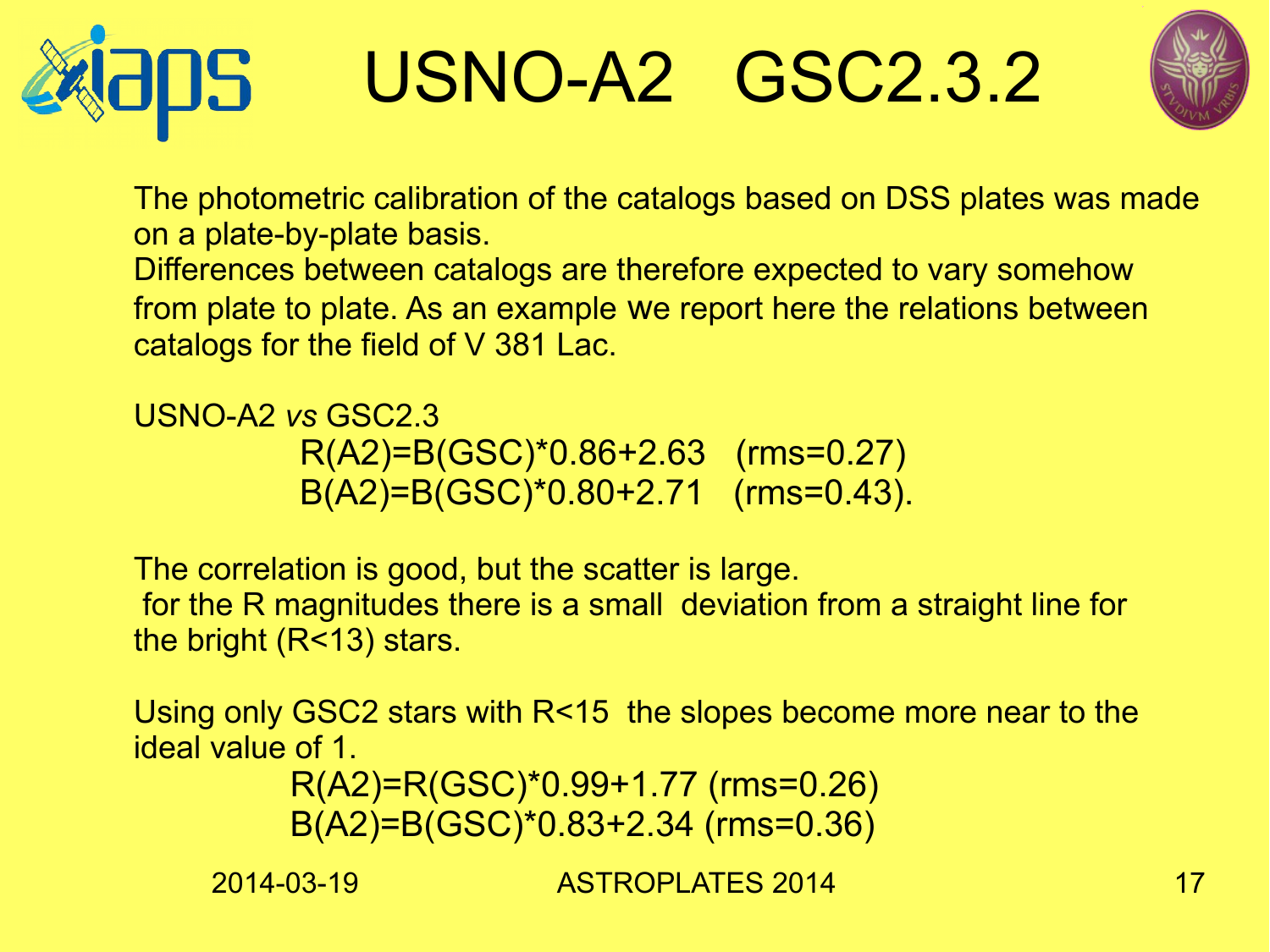

# USNO-A2 USNO-B1



At variance with the A2 catalog, the USNO-B1 catalog reports magnitudes for the two epochs of the Digital Sky Survey.

The comparison of GSC2.3 *vs* USNO-B1 is the following: R1(usno)=R(gsc)\*1.03-0.49 (rms=0.23) R2(usno)=R(gsc)\*1.02-0.12 (rms=0.27) B1(usno)=B(gsc)\*0.99+0.08 (rms=0.28) B2(usno)=B(gsc)\*0.96+0.94 (rms=0.42)

The slope is always very near to 1 but the scatter is again rather large.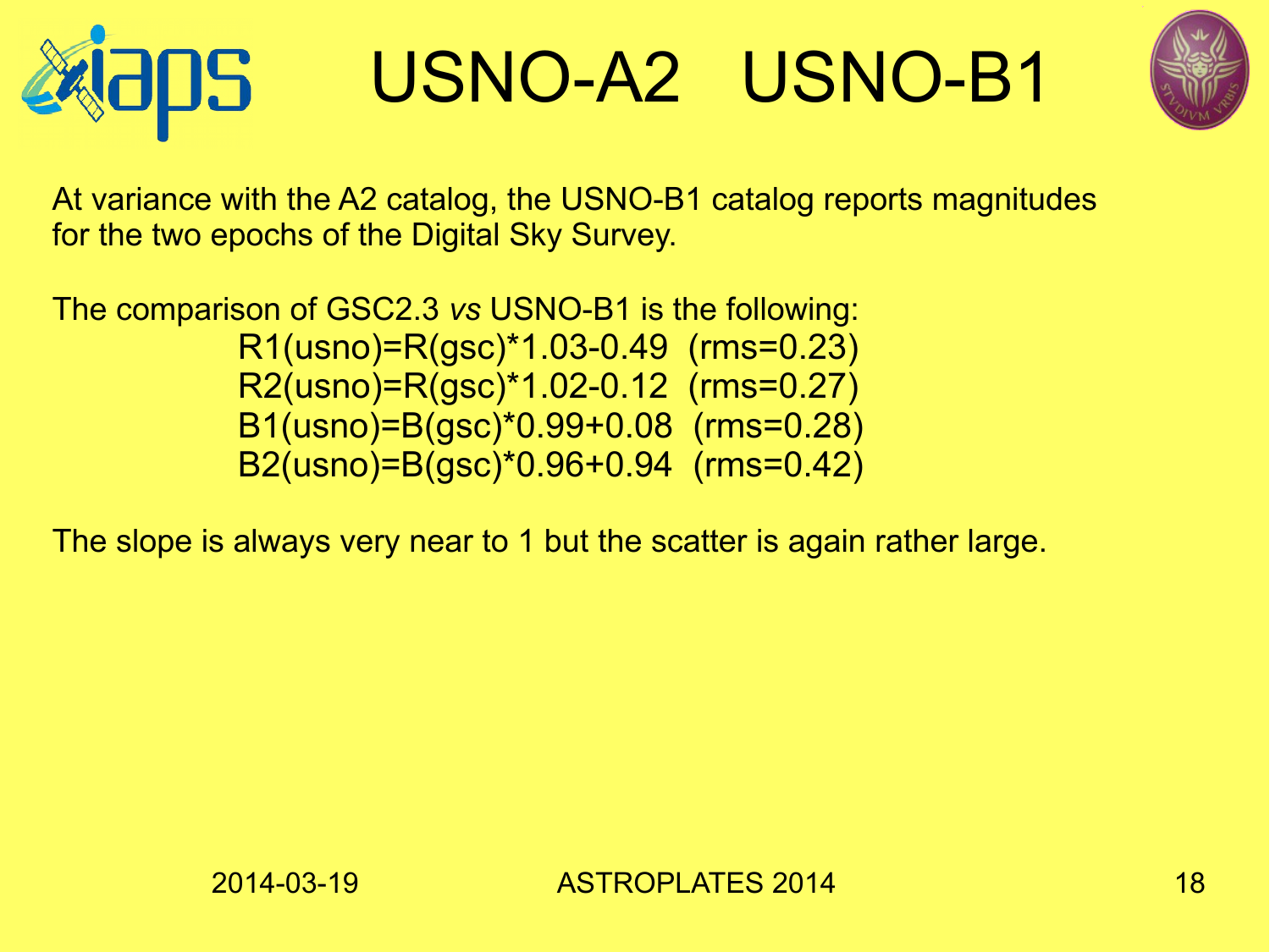

### Other archives



Further sources of photometric data are the recent sky surveys for NEO or GRB, the Catalina Sky Survey at Caltech (Drake et al. 2009; [http://nesssi.cacr.caltech.edu/DataRelease/\)](http://nesssi.cacr.caltech.edu/DataRelease/)

CSS data are given for the Johnson V filter.

the NSVS (Wozniack et al. 2004; <http://skydot.lanl.gov/nsvs/nsvs.php>).

The NSVS data were obtained with an unfiltered CCD, so that the quantum efficiency of the sensor makes the effective band comparable to the Johnson R, or better a mix of V and R colors, which is a function of the spectral type of the star.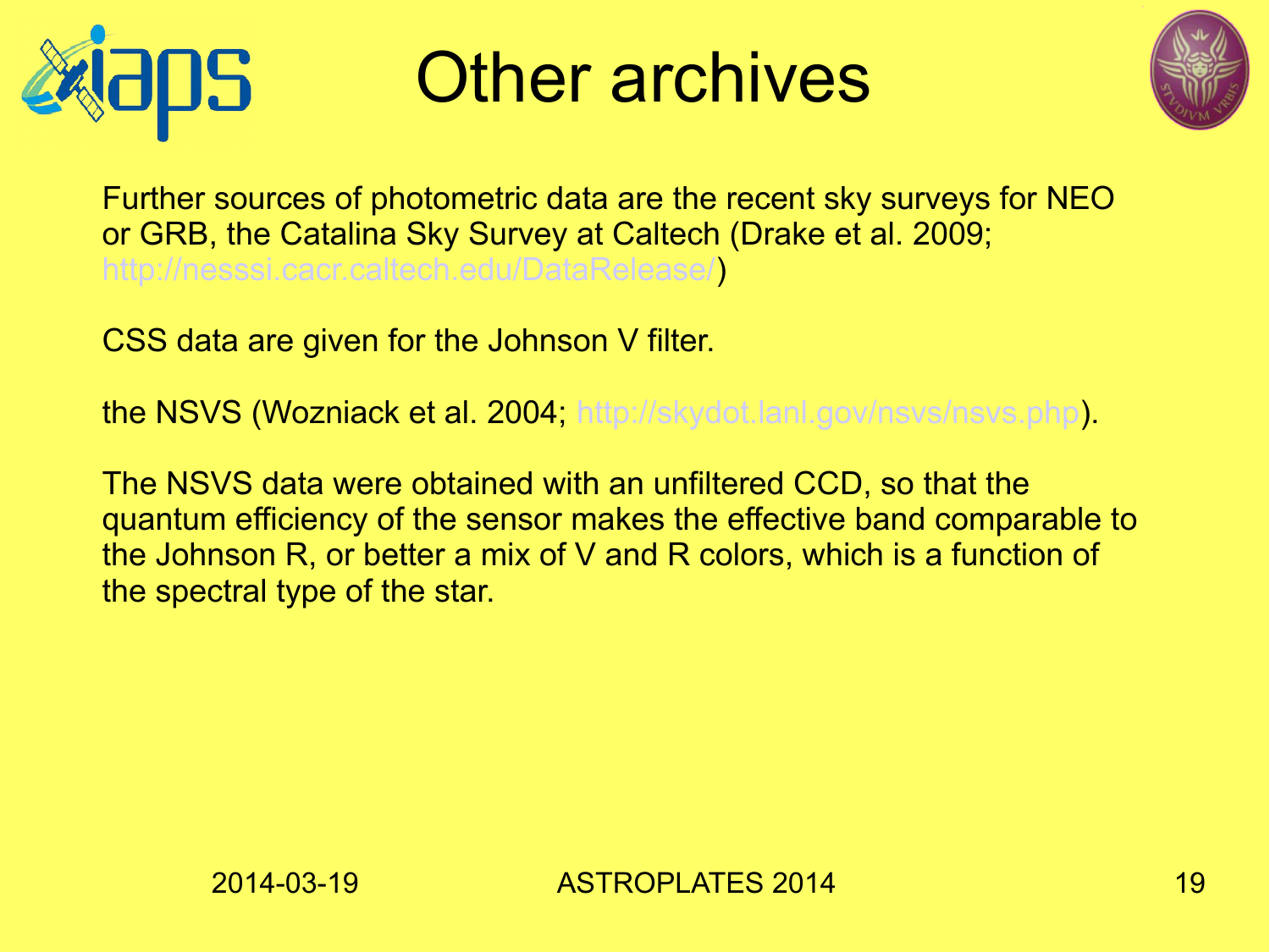

NSVS calibration



To inter-calibrate the NSVS and our magnitudes we used the stars in our sample with a very stable NSVS light curve.

Actually a larger set of non variable stars in the M0-M8 spectral types range would be required to define a better color correction.

In fact, we verified that for M8 stars, which emit most the photons in the IR tail of the unfiltered detector, the ROTSE instrumental magnitudes are generally brighter than for M1 stars of similar R magnitude.

In any case, even with this caveat, our data have been useful to confirm the variability/stability of the stars of our sample.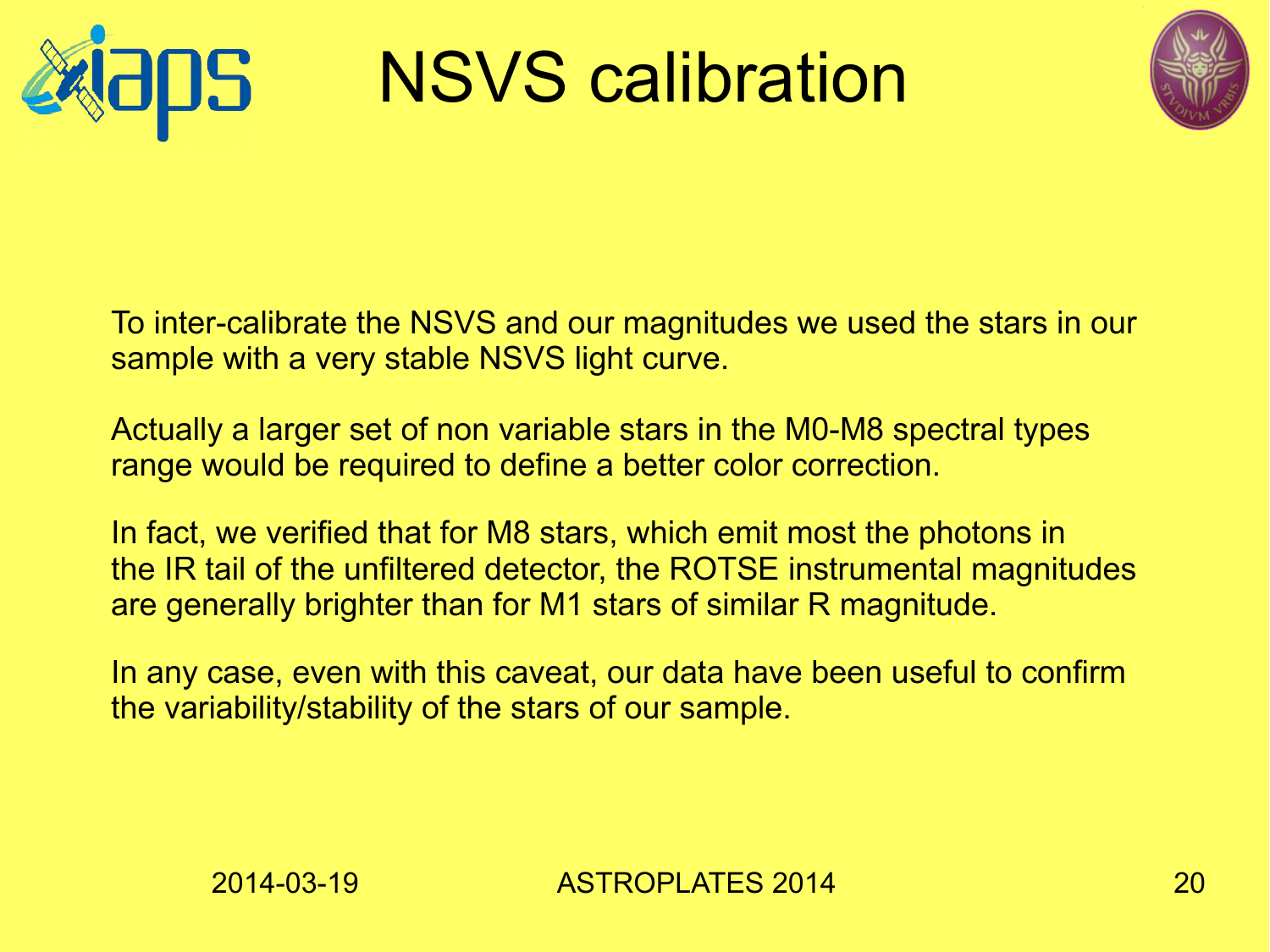

### Color selection



- As supplementary diagnostic for stellar classification we used IR photometry building color--color diagrams.
- We checked among the different color-color plots which can be made using the AKARI, WISE, 2MASS fluxes of our sample stars if there are good photometric discriminants between Carbon rich and Oxygen rich objects.
- Extensive work on these tools has been made by Ishihara et al. (2011) and Xun Tu \& Zhong-Xian Wang (2013).
- Here we present preliminary results using different color choices.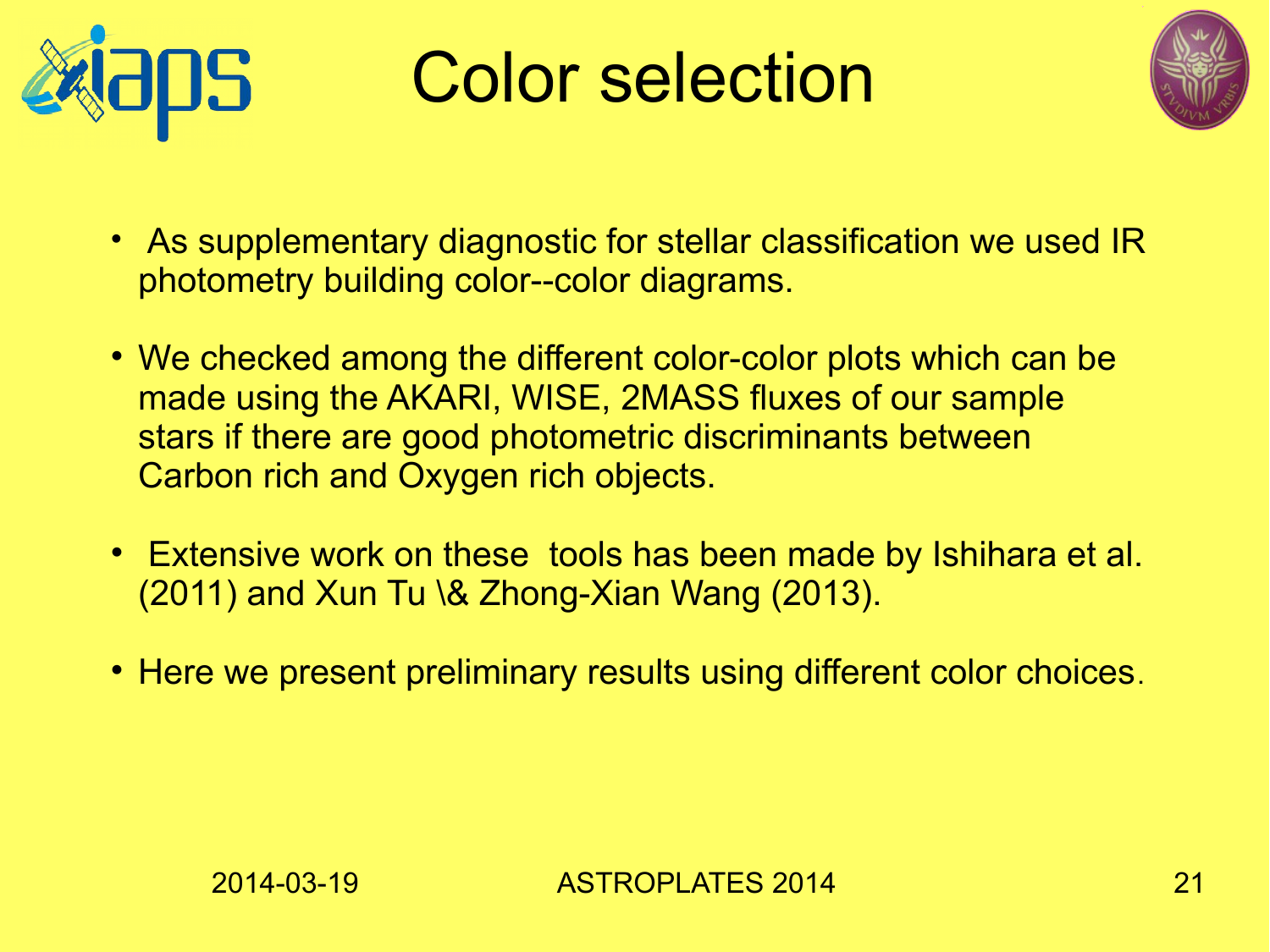5



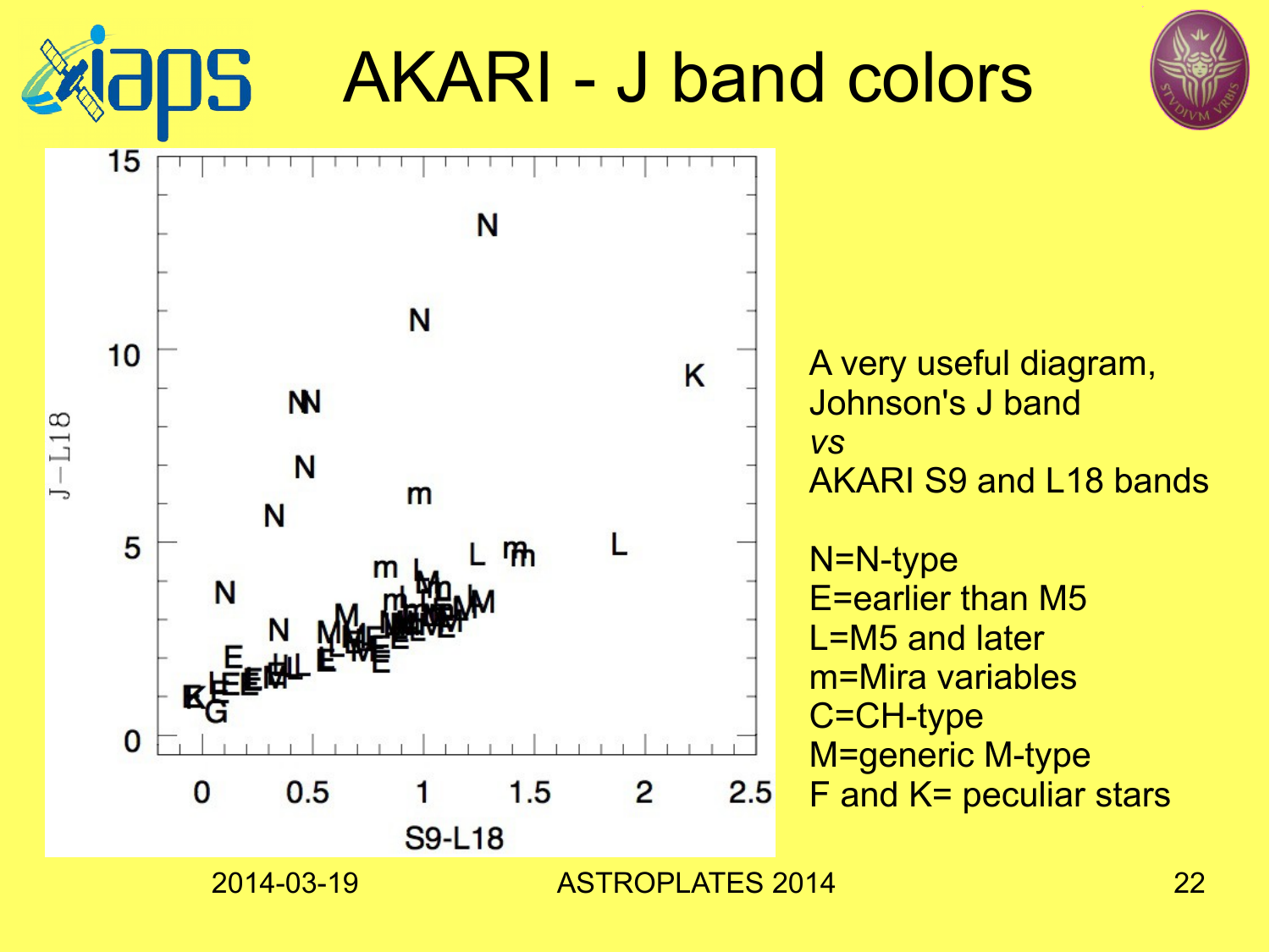5



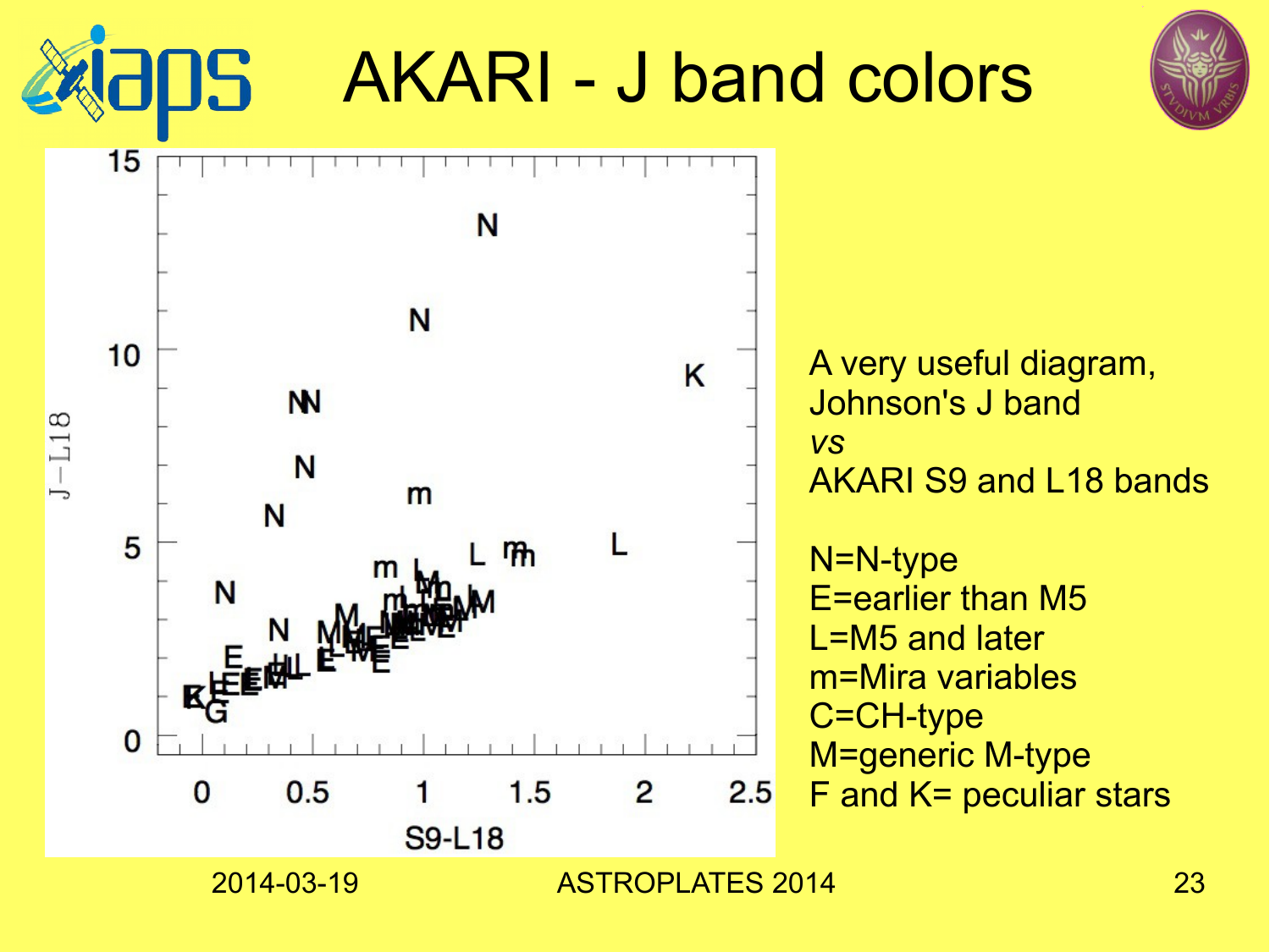

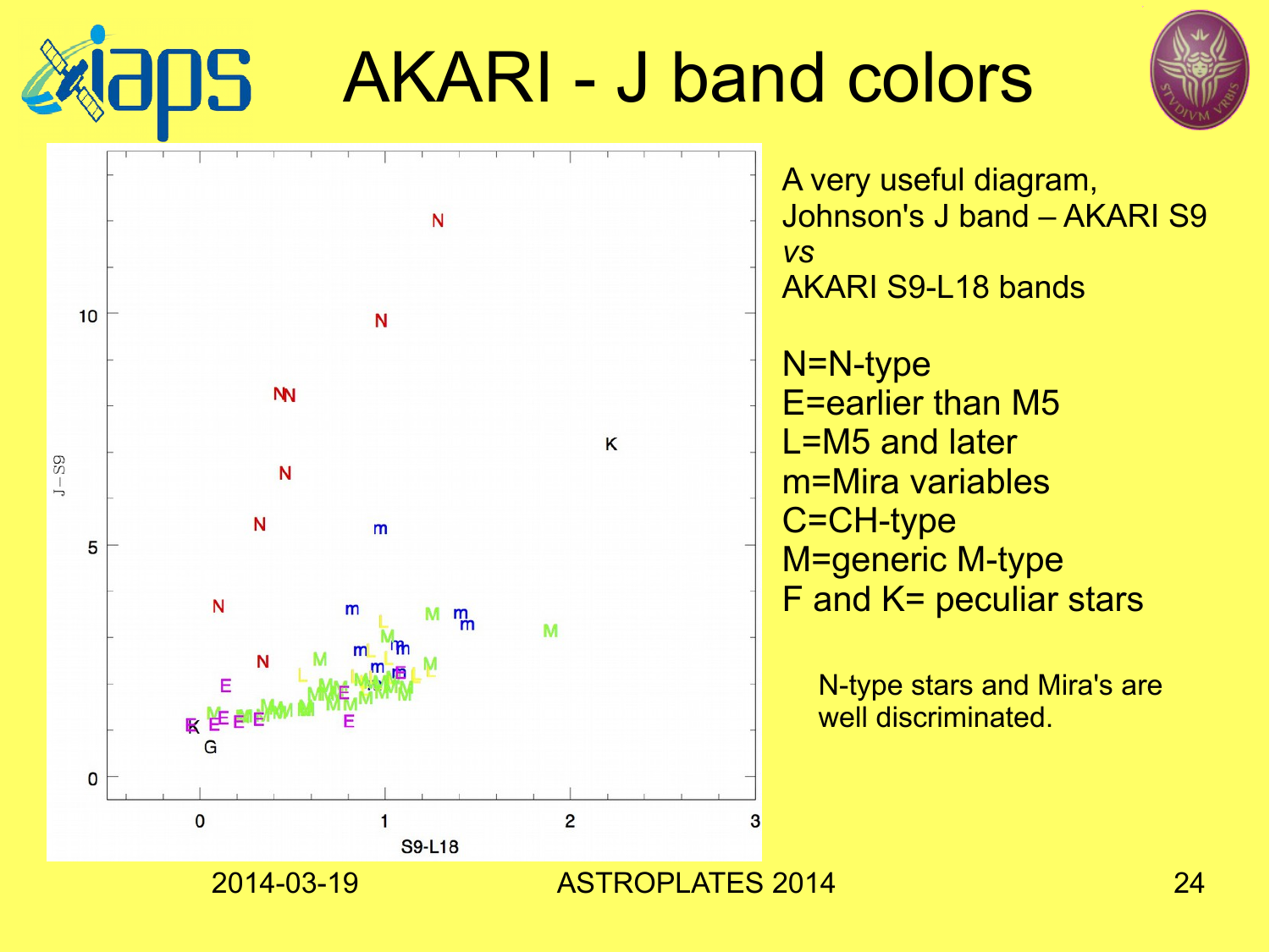



15

An even better diagram, Johnson's J band – AKARI L18 *vs* AKARI S9-L18 bands

N=N-type E=earlier than M5 L=M5 and later m=Mira variables C=CH-type M=generic M-type F and K= peculiar stars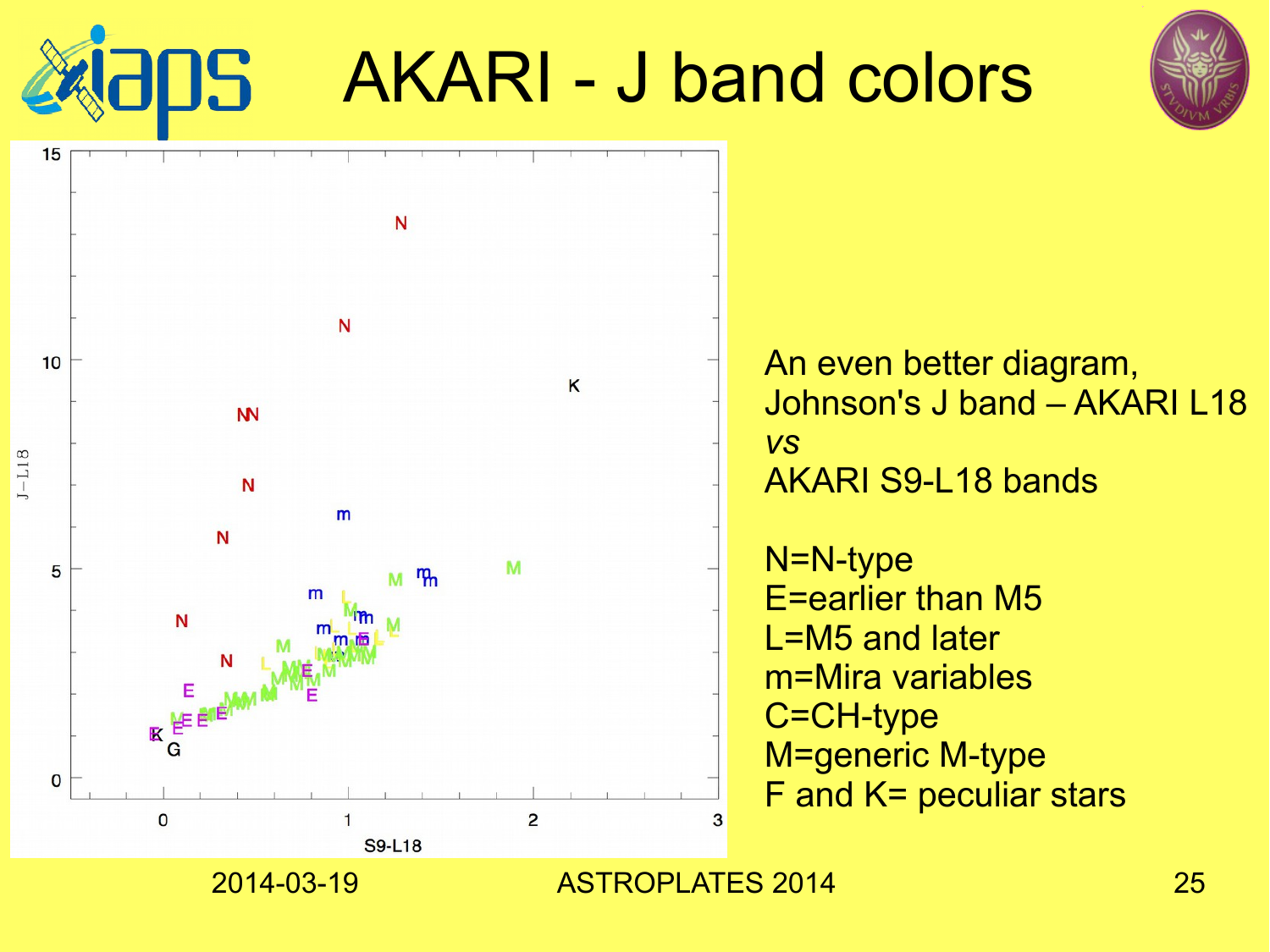# WISE-WISE colors





5

A very useful diagram, WISE W1-W2 *vs* WISE W2-W3 bands

N=N-type E=earlier than M5 L=M5 and later m=Mira variables C=CH-type M=generic M-type F and K= peculiar stars

The lower envelope is the Main Sequence. Mira stars are well grouped.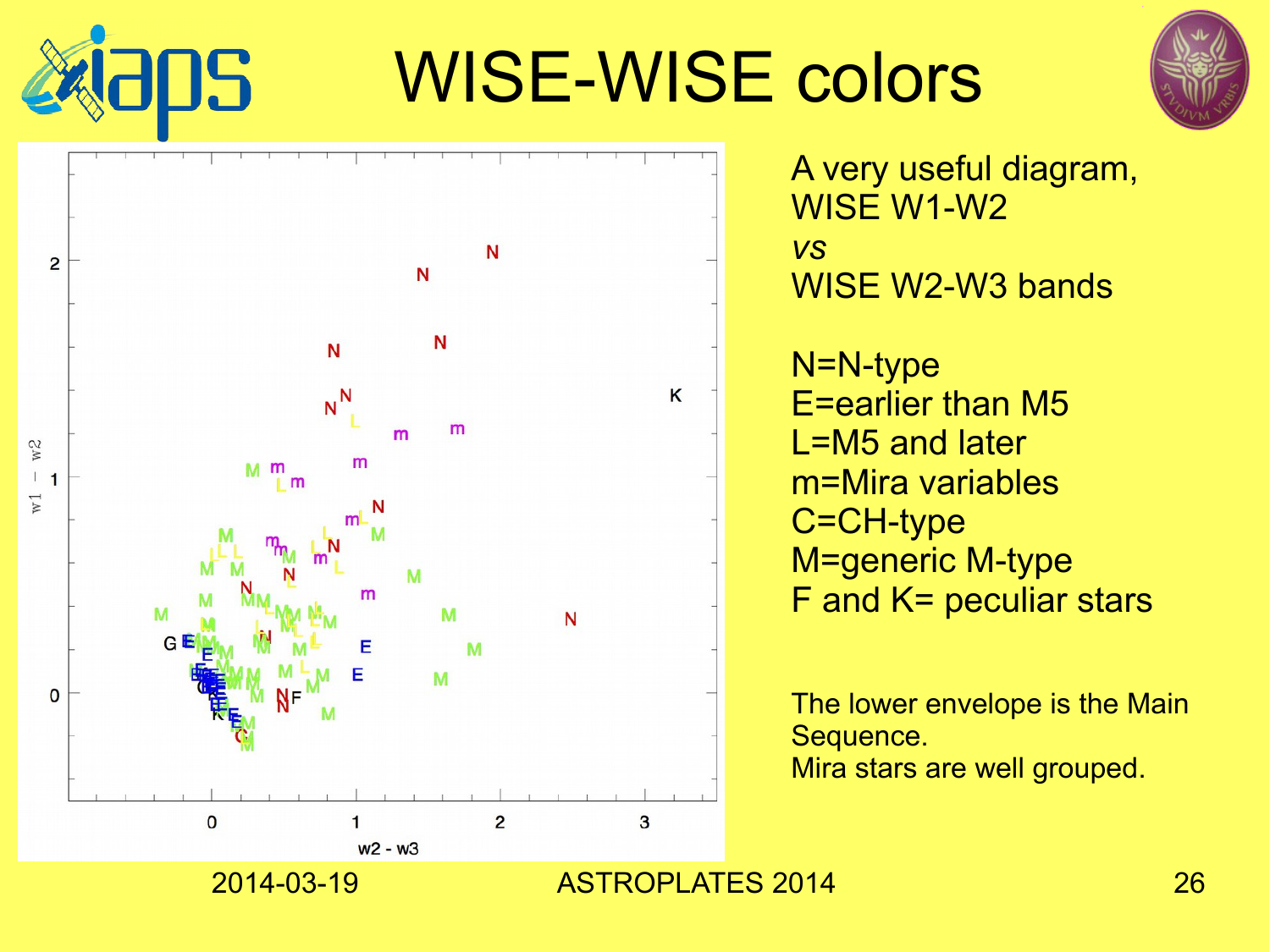

# WISE colors



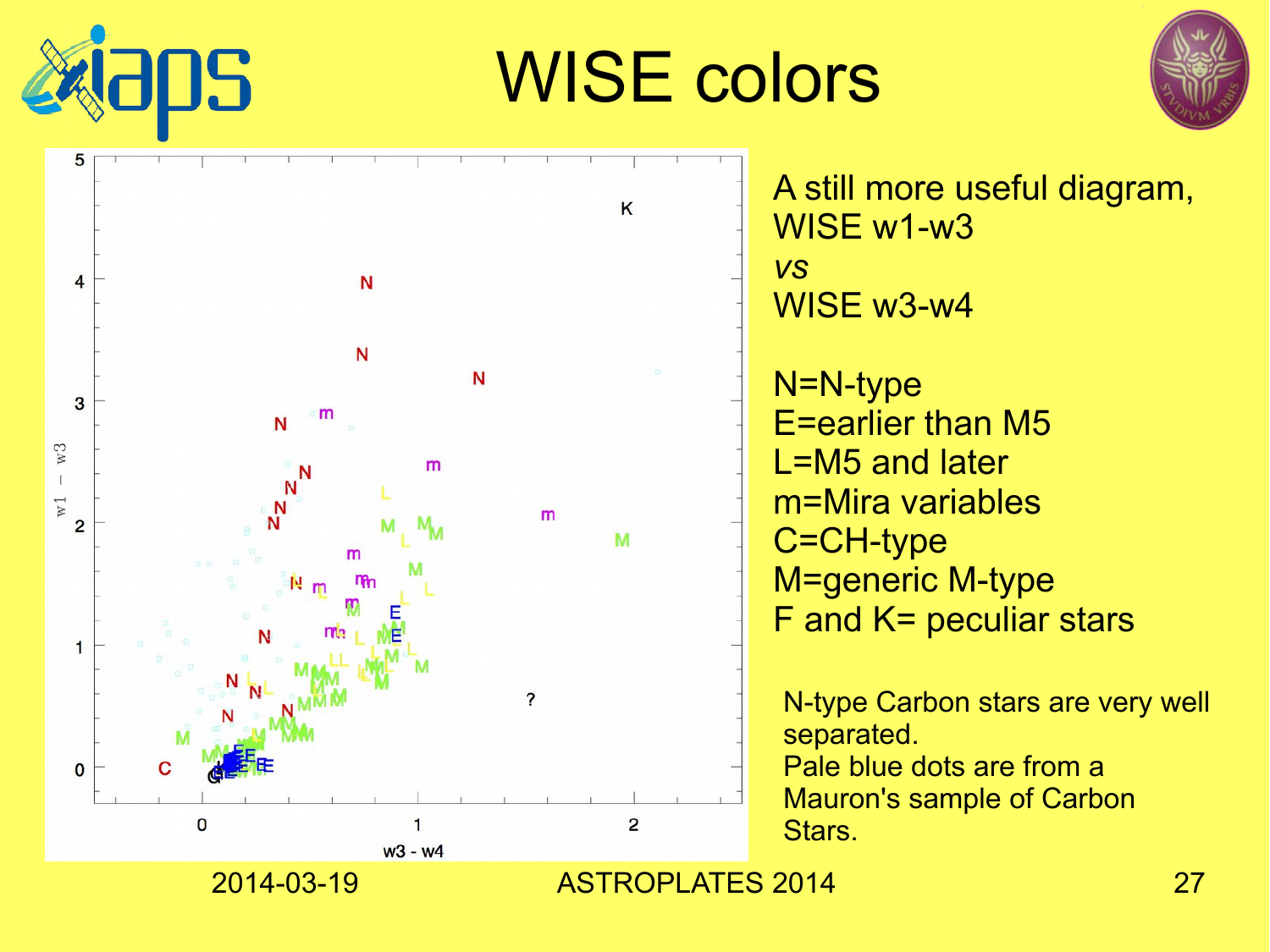

### IRAS colors



As a further check we looked also at the IRAS catalog to locate our sources in the classical [25]-[60] vs [12]-[25] color-color plot.

The agreement with the work by van der Veen and Habing (1988) was poorer than expected.

The most probable reason of some strong discrepancies might be the large uncertainties of the fluxes reported in the IRAS catalog for many of our stars, suggesting to use great caution in the application of this plot.